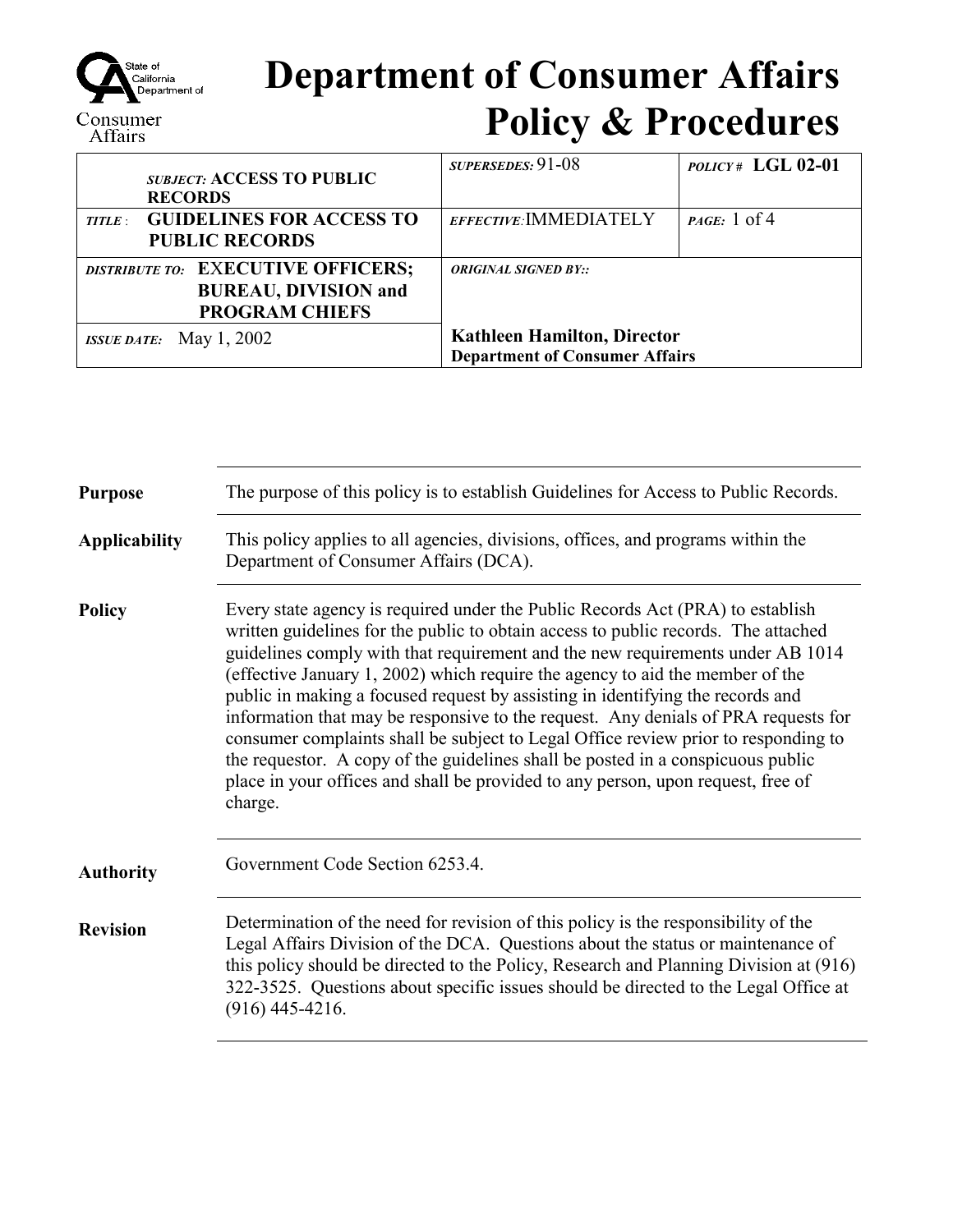## **Department of Consumer Affairs Public Records Act (PRA) Guidelines (Government Code Section 6253.4)**

The California Legislature has declared that access to information concerning the conduct of the people's business is a fundamental and necessary right of every person in this state. The California Public Records Act, Government Code Section 6250 *et seq.,* requires that public records be available to the public upon request. The Department of Consumer Affairs has established the following guidelines to ensure that members of the public fully understand and are afforded the opportunity to exercise their right to inspect and obtain copies of public records.

Public records in the physical custody of the Department of Consumer Affairs or any of its constituent licensing agencies that are not exempt from disclosure will be made available for inspection or copying as follows:

- 1. Subject to reasonable notice, any person may review public records of the department or its constituent agencies (licensing boards) during weekdays and hours that these offices are regularly open for business. Public records will be available for inspection only at the office or location where they are regularly and routinely maintained.
- 2. Requests for inspection or copying of public records:
	- a) should be placed in writing by the requestor;
	- b) should be addressed to, or directed to, the specific bureau, program or constituent agency within the department (this includes the licensing boards) that the requestor believes has physical custody of the records being sought.
- 3. Unless the department and its constituent agencies make available an index of its records, they will provide the following to assist a member of the public to make a focused and effective request that reasonably describes an identifiable record or records to the extent it is reasonable under the circumstances:
	- a) Assist the member of the public to identify records and information that are responsive to the request or to the purpose of the request, if stated.
	- b) Describe the information technology and physical location in which the records exist.
	- c) Provide suggestions for overcoming any practical basis for denying access to the records or information sought.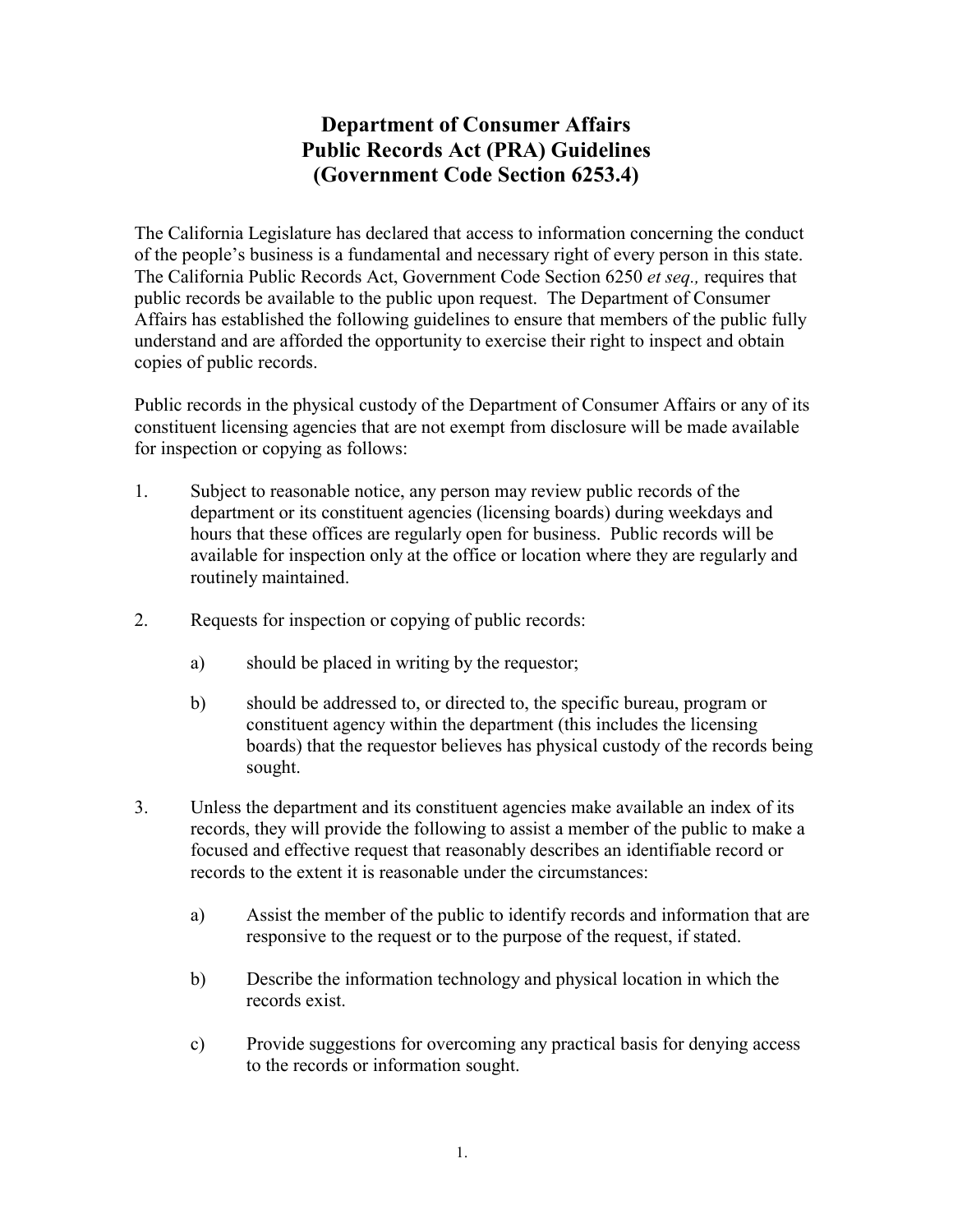- 4. The requestor will be notified in ten (10) days whether the agency has disclosable public records. Where unusual circumstances exist as specified in Government Code Section 6253(c), the agency may, by written notice to the requester, extend the time for response not to exceed fourteen (14) additional days.
- 5. If a request is made for a record that is stored in an electronic format, the department and its constituent licensing agencies will comply to the extent required under Government Code Section 6253.9.
- 6. The department and its constituent agencies may refuse to disclose any records that are exempt from disclosure under the Public Records Act.
- 7. Any denials of PRA requests for consumer complaints shall be subject to Legal Office review prior to responding to the requestor.
- 8. Functions of the department or its constituent licensing agencies will not be suspended to permit, and public records will not be made available for, inspection during periods in which such records are reasonably required by department personnel in the performance of their duties. Special arrangements shall be made in advance for the inspection or copying of voluminous records.
- 9. Public records in the possession of the department and its constituent agencies may be inspected only in the presence of departmental personnel, except in those cases where the director or his or her designee (in the case of departmental records), or the executive officer or his or her designee (in the case of records in the custody of a licensing agency), determines otherwise. Physical inspection of such records will be permitted at places within the departmental offices or offices of the licensing agency as determined by the director or the executive officer, respectively.
- 10. The department and its constituent agencies will provide copies of any requested public records not exempt from disclosure upon payment of the following fees:
	- Requested public records will be produced at a charge of ten (10) cents per page plus the actual costs of the staff time for retrieving and duplicating the document(s). The cost of staff time will be computed in accordance with the guidelines contained in Section 8740 of the State Administrative Manual. However, these fees may be waived if the costs of retrieval and duplication are less than the cost of processing the payment.
	- Requests by an individual for copies of records pertaining to that individual (e.g., licensee files, personnel files, etc.) will be provided to that individual at a cost of ten (10) cents per page. In these cases, the cost of staff time for retrieving and duplicating the document(s) shall not be charged (Civil Code sec. 1798.33). However, these fees may be waived if the costs of duplication are less than the cost of processing the payment.